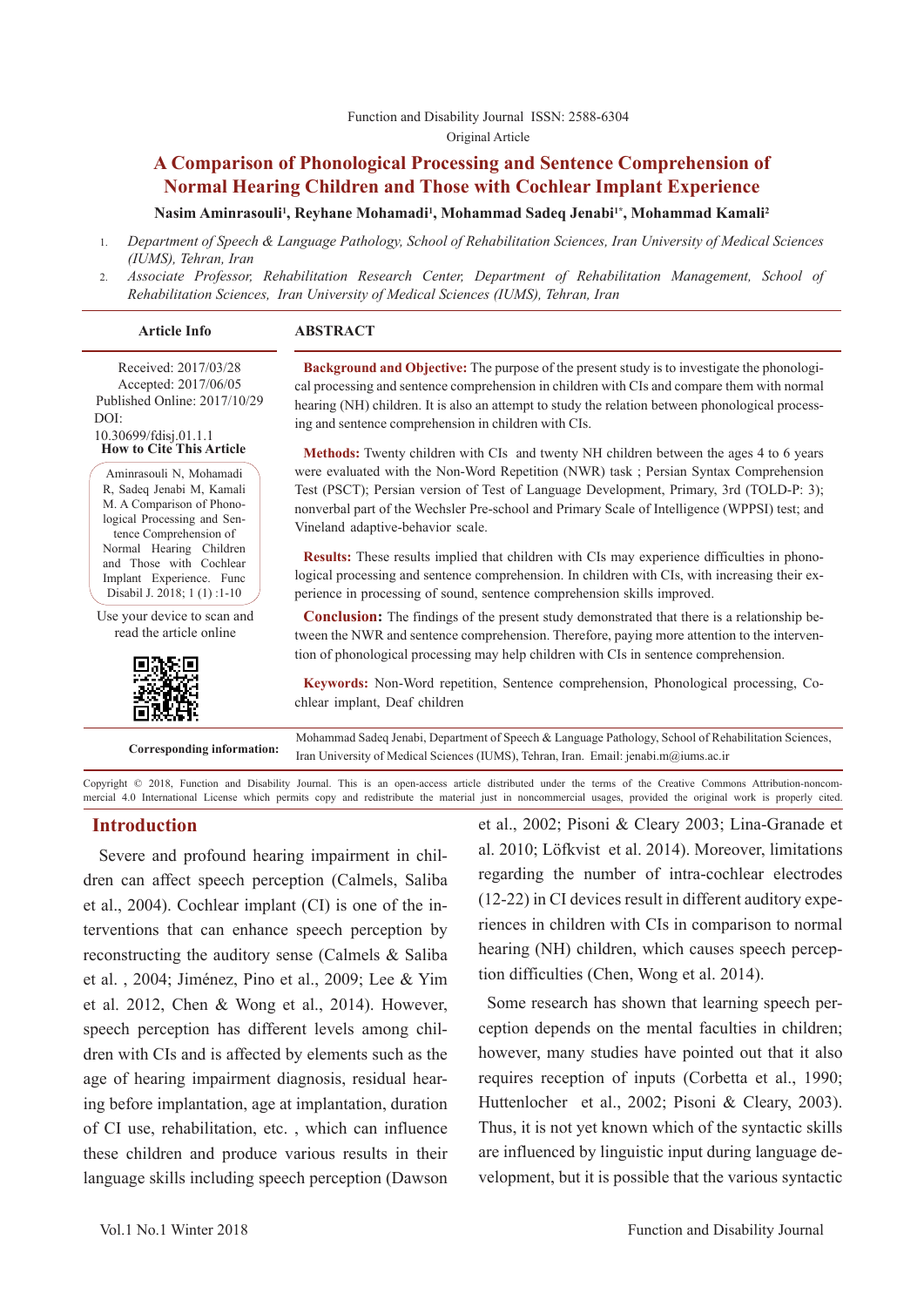aspects are specifically sensitive to the inputs during language development (Huttenlocher et al. 2002). Thus, it could be concluded that receiving inputs is a need for speech perception.

In order for a concept to be conveyed, a number of words are arranged to form a sentence based on syntactic rules (Fallon et al., 2006). Sentence processing is carried out at different levels such as phonemic, semantic, and syntactic levels (Pisoni & Cleary, 2003). In phonological processing, the phonemes must be mentally represented and manipulated (Wingfield & Tun, 2001; Lee et al., 2012). Since phonemic processing involves phonemic awareness, phonological memory, and lexical access, and since Non-Word Repetition (NWR) task checks the phonological memory, it could be said that NWR task measures the phonological processing (Lee et al., 2012; Soleymani et al., 2014).

In NWR task, the child has to represent a set of phonemes, store them in the memory, and restate them in the same order (Soleymani et al., 2014). Studies show that sentence comprehension similar to NWR requires phonemic representation (Wingfield & Tun , 2001). Therefore, the present study assumes that phonologic processing is a predictor of sentence comprehension in children. It is also assumed that the lower the age of implementation and longer the duration of CI use, the closer the phonological processing and sentence comprehension of children with CIs are to NH children of the same age. Thus, the present study is an attempt to compare children with CIs and NH children with respect to NWR and sentence comprehension. It also aims to study the following relations: NWR and sentence comprehension, NWR and age at implantation, sentence comprehension and age at implantation, NWR and duration of CI use, and sentence comprehension and duration of CI use.

# **Material and Methods**

### **Participants**

The current study was performed on Persian-speaking NH Children and Children with CIs between the ages 48 to 72 months. The NH children were selected

from some of kindergartens and the Children with CIs were selected from three hospitals in Tehran (Iran). All participants were reported being right-handed and they showed no evidence of anatomical abnormalities, neurological disorders (except for hearing loss in the Children with CIs), metabolic illness, mobility problems, vision problem that could not be corrected with glasses or contact lenses, genetic syndromes, motor-speech disorder, or delay in psychomotor developmental indices; according to the parental reports and the examiner's observations. Intellectual abilities of the participants were evaluated with the nonverbal section of Persian version of Wechsler Pre-school and Primary Scale of Intelligence (WPPSI) (Razavieh & Shahim 1990), which was conducted by a psychologist. The scores of all the participants were above 85 in the WPPSI test (NH children:  $M = 94.80$ , SD = 6.40; Children with CIs:  $M = 90.25$ , SD = 3.19). Socio-adaptive abilities of the participants were evaluated with Vineland adaptive-behavior scale (McKinlay , 2011) and scores of the participants were appropriate for their age.

### **Children with CIs**

The group consisted of 20 children with CIs (10 girls and 10 boys) between the ages 4 to 6 years ( $M = 60.60$ months,  $SD = 9.82$ ). The demographical characteristics of the children with CIs are present in Table 1. The experience of using implant did not exceed 3 years in any of the children with CIs and the means length of the utterance (MLU) was 3 words. The parents of these children had normal hearing. The method of communication with all the CI participants was oral. All the participants had pre-lingual and bilateral HI and only one of their ears (right ear) had gone through surgery. All participants used advanced combined encoder Nucleus implant brand that activated 19-22 electrodes in their arrays. For ensuring about the proper functioning of CI devices and speech perception in these children, an audiologic assessment was carried out. It was checked whether the cochlear implant device was on to ensure that the children with CIs heard the test stimuli. Then the therapist asked every child to perform a few simple verbal tasks.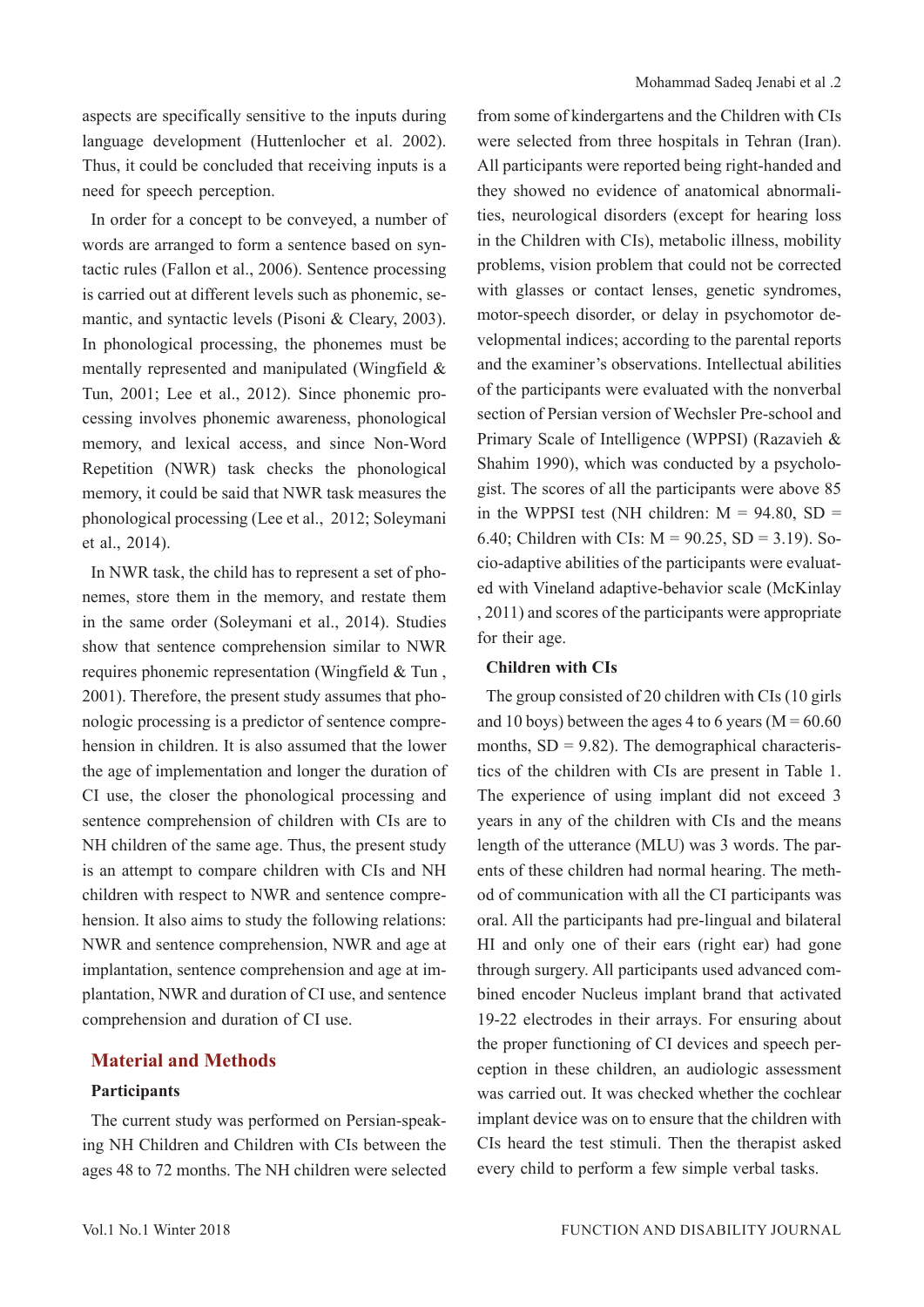3. PA Comparison Phonological Processing...

# **NH children**

This group consisted of 20 children (11 girls and 9 boys) between the ages 4 to 6 years ( $M = 59.35$ ) months,  $SD = 8.90$ ). According to the parents' reports, these children had normal phonemic and production skills. Their language skills were appropriate with their age, as assessed with Persian version of Test of Language Development, Primary, 3rd (TOLD-P:3) (Hasanzadeh & Minaiee, 2001).

### **Procedure**

The study was approved by the Ethical Committee of Iran University of Medical Sciences (Code number: IR.IUMS.REC 1395.9311360002). All parents filled an 'informed consent', and the children's 'verbal assent' to participate in the experiment was obtained. Parents were asked to complete questionnaires (Vineland adaptive-behavior scale and a questionnaire about the history of development of the child). Participants were selected according to parental responses. All children sat on a chair and answered the examiner's questions verbally or otherwise and provided their answers by pointing to pictures. It should be noted that before the tests, the therapist gave a few examples to the child to ensure he/she had understood how to answer the questions.

### **Sentence Comprehension Task**

Sentence comprehension was measured by the PSCT which was normed on 436 Persian- speaking children between the ages 4 to 6 years. It measures 24 structures of syntax and includes 96 items (Mohamadi, Alavije et al. 2015). The score range of PSCT is 0-24. The examiner reads the sentences and the participant must select one out of 4 pictures; the one which is designed for the appropriate construction.

## **NWR task**

Repetition of non-words was measured by Persian version of NWR task (Afshar, Qorbani et al. 2013). The NWR task was performed on 4 to 6 year-old Persian-speaking children. This task consists of 25 nonwords that have similar constructions with Persian words. The score range of this task is 0-53. The content validity of the task was 0.99 and Pearson correlation and Cronbach's alpha respectively showed 0.979

and 0.972 of reliability. In NWR task, the examiner reads the non-words and the participants should repeat them immediately. Each participant was given 2 seconds to repeat each non-word.

## **Persian Version of TOLD-P: 3**

This test was carried out by Hassanzadeh and Minaee (2000) in 'Research Institute for Exceptional Children' on 1235 Persian-speaking children (609 girls and 626 boys) between the ages 4.0 to 8.11 years. The test entailed expressive and comprehensive language. The reliability of the test was obtained by Cronbach's alpha, which was 0.74-0.94 for the different subtests. The construct validity was obtained by age differentiation; the correlation between the subtest and age was 0.38-0.61. The results coming from the psychometric showed the test was valid and reliable. Therefore, the test could be used as an instrument for identifying children who have weaker language skills than their peers and for identifying their strengths and weaknesses in these skills. In each subtest, the correct answers were given a score of 1 and the wrong answers a score of 0. The subtest was stopped after 5 consecutive failures. The production section encompassed oral questions which should be answered verbally. The comprehension section involved showing pictures to the child and the child was to select the right picture according to what was said by the therapist.

### **Statistical Analysis**

The results were analyzed by SPSS version 16. The Kolmogorov-Smirnov (KS) test was performed for studying the normal distribution of the data. Children's level of NWR and sentence comprehension were described by a descriptive analysis (mean, standard deviation, and range). In addition, an independent t-test was used to investigate the differences between the scores described in the two groups. Finally, two-sided Pearson correlation coefficient was used to detect the relation between NWR and sentence comprehension and was also used for finding relation between all tasks with the age at implantation and the duration of CI use. For all analyses, p-value was considered to be less than or equal 0.05.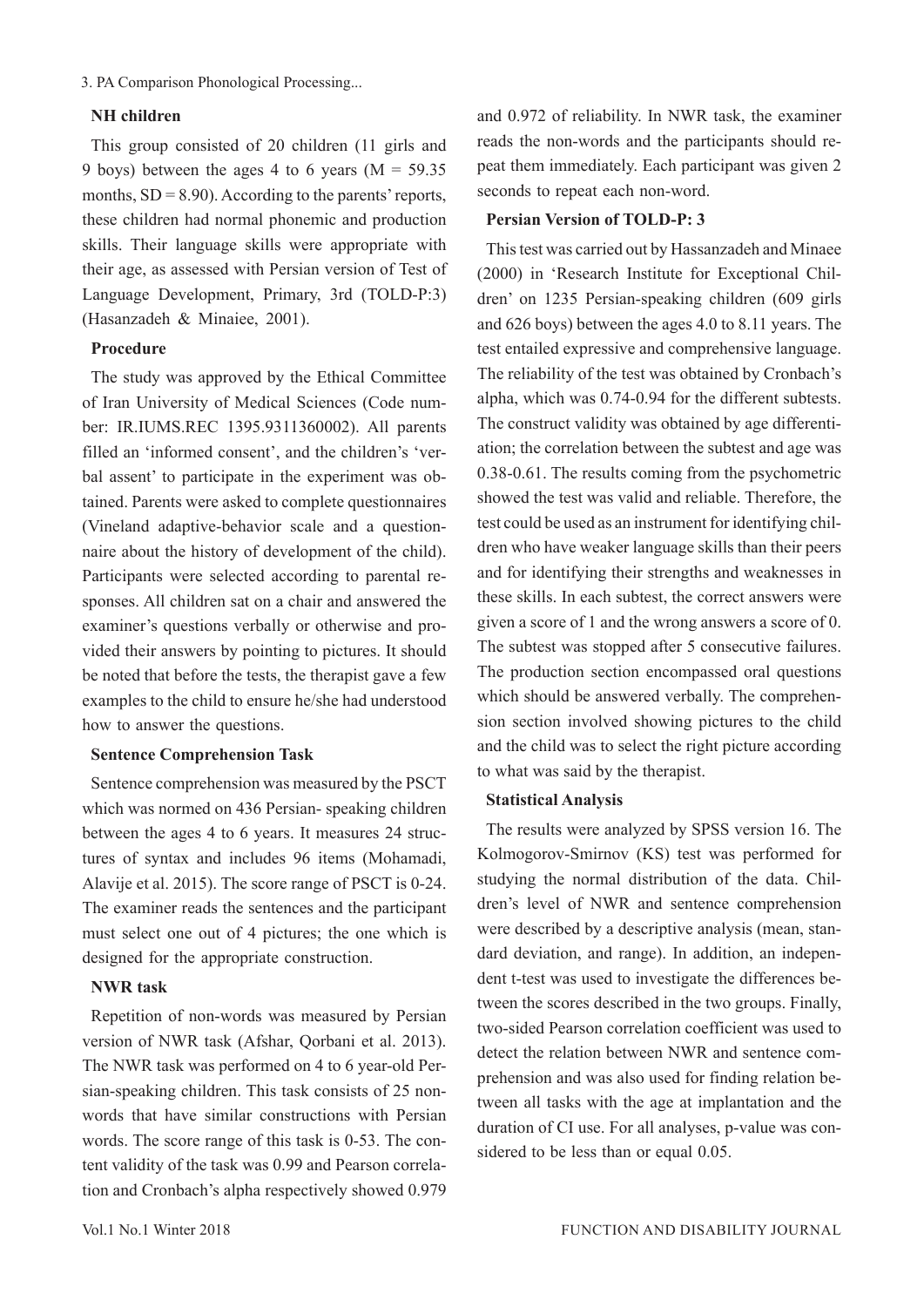## **Results**

### **Comparison Between Two Groups of Children**

The demographic features of children with CIs and NH children evaluated in this study are described in table 1. The average scores of NH children were higher than children with CIs in NWR task, TOLD-P: 3 and PSCT. Table 2 summarizes the results of the t-test comparisons. The t-test revealed a significant difference between the two groups in NWR task (t38  $= 10.943, P = 0.00$ , TOLD-P: 3 (t25.26 = 9.103, P= 0.00) and PSCT (t38 = 10.293,  $P = 0.00$ ). These results are depicted in Fig.1.

### **Correlation Between Tasks**

Table 3 presents the results of two-sided Pearson correlation in NWR and sentence comprehension scores in children with CIs and NH children. The CI children's NWR scores were found to correlated with sentence comprehension scores ( $r = 0.47$ ,  $P = 0.03$ ), which is shown in Fig. 2. But the NWR score in NH children ( $r = 0.17$ ,  $P=0.45$ ) did not correlate with sentence comprehension score  $(P > 0.05)$ .

#### *Table 1. Demographical characteristic of Children with CIs.*

# **Correlation of NWR and Sentence Comprehension Scores with Age at Implantation and Duration of CI Use**

To find the relation between children's responses on NWR, sentence comprehension and their age at implantation and duration of CI use, we carried out correlation analysis. The result showed that the children's age at implantation was negatively correlated with NWR scores  $(r = -0.23, P = 0.31)$  and sentence comprehension scores  $(r = -0.39, P = 0.08)$ . However, these were not statistically significant (*P*> 0.05). These results are depicted in Fig.3.

In contrast, the duration of CI use was positively correlated with NWR  $(r = 0.16, P = 0.48)$  and sentence comprehension ( $r = 0.45$ ,  $P = 0.04$ ). However, only the relation between duration of CI use and sentence comprehension was statistically significant (*P* < 0.05) (see Table 4). That is, children whose duration of CI use was further gained higher scores in sentence comprehension than children whose duration of CI use was less. These results are depicted in Fig.3.

| <b>Demographic Characteristics</b>           |       | <b>Children with CIs</b><br>$n = 20$ |  |
|----------------------------------------------|-------|--------------------------------------|--|
|                                              | Mean  | SD.                                  |  |
| Age (months)                                 | 60.60 | 9.82                                 |  |
| Age at implantation (months)                 | 26.40 | 11.78                                |  |
| Duration of CI use (months)                  | 34.25 | 10.53                                |  |
| Age of diagnosis hearing impairment (months) | 6.35  | 4.29                                 |  |

|  |  |  |  |  |  |  |  | Table 2. Descriptive analysis of domains in NH children ( $n = 20$ ) and children with CIs ( $n = 20$ ). |  |  |  |
|--|--|--|--|--|--|--|--|----------------------------------------------------------------------------------------------------------|--|--|--|
|--|--|--|--|--|--|--|--|----------------------------------------------------------------------------------------------------------|--|--|--|

|                        |       | <b>Children with CIs</b> |          |        | <b>NH</b> children |          | t-value | <i>P</i> -value |
|------------------------|-------|--------------------------|----------|--------|--------------------|----------|---------|-----------------|
|                        | Mean  | SD.                      | Range    | Mean   | <b>SD</b>          | Range    |         |                 |
| <b>NWR</b>             | 21.80 | 10.79                    | $5 - 44$ | 49.75  | 3.74               | 39-54    | 10.943  | $0.00**$        |
| $TOLD-P: 3$            | 61.25 | 23.68                    | $0 - 94$ | 113.40 | 9.75               | 97-130   | 9.103   | $0.00**$        |
| sentence comprehension | 0.80  | l.36                     | $0 - 5$  | 9.90   | 3.71               | $4 - 17$ | 10.293  | $0.00**$        |

*Table 3. Correlation between Sentence comprehension and NWR in NH children and Children with CIs.* 

|                        | <b>NWR</b>        |             |
|------------------------|-------------------|-------------|
|                        | Children with CIs | NH children |
| Sentence comprehension | $0.47*$           | 0.17        |
|                        | $* P < 0.05.$     |             |
|                        | ** $P < 0.01$ .   |             |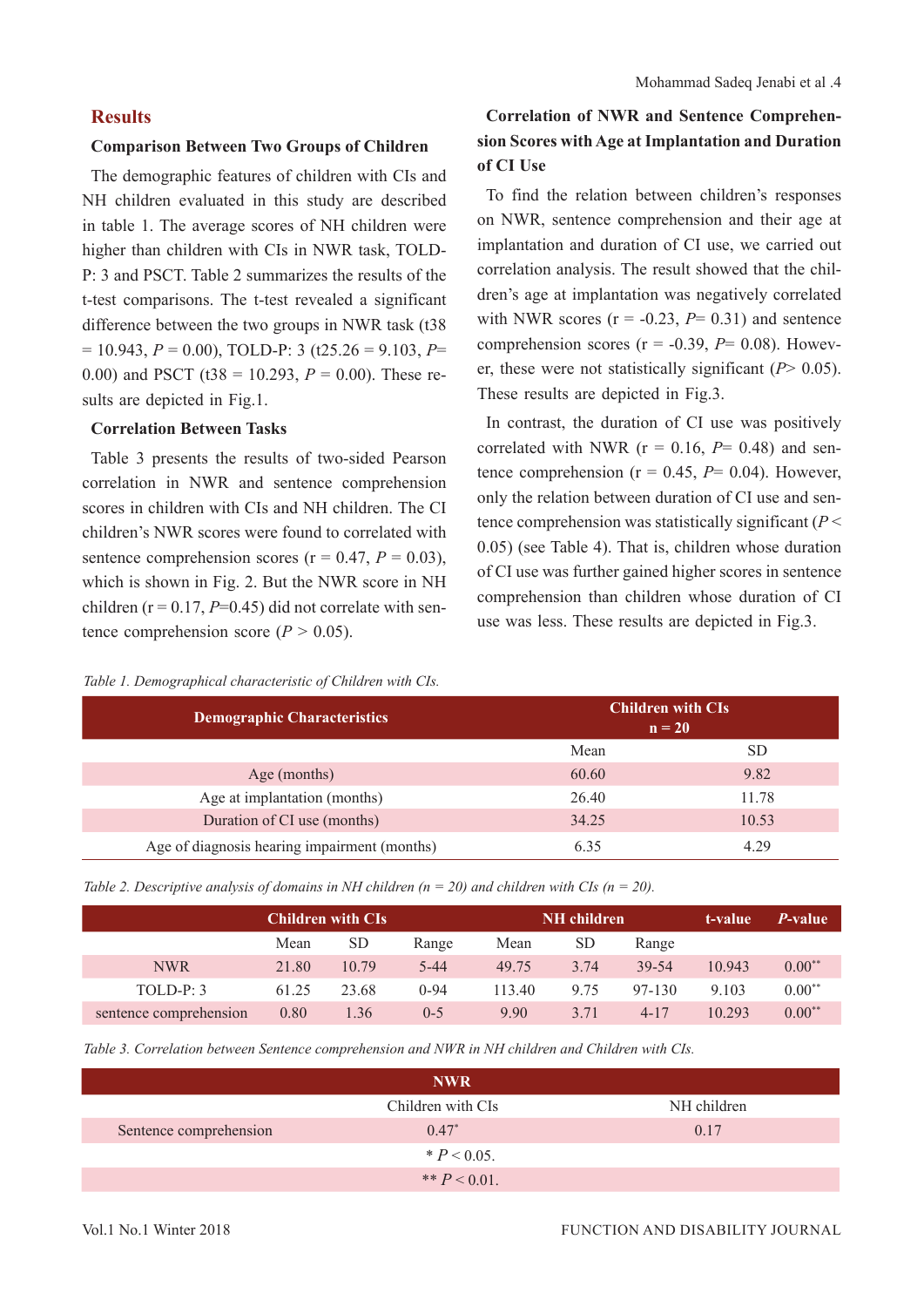### 5. PA Comparison Phonological Processing...

*Table 4. Correlations between NWR, and sentence comprehension with age at implantation and with duration of CI use (n = 20).* 



*Fig. 1. Error bars of NWR, TOLD-P: 3 and sentence comprehension in children with CIs and NH children. Error bars also indicate standard errors*

### **Discussion**

This paper studied the difference in NWR and sentence comprehension performances in Persian- speaking NH children and children with CIs. It also studied the relation between NWR and sentence comprehension as well as the relations between NWR and age at implantation, sentence comprehension and age at implantation, NWR and duration of CI use, and sentence comprehension and duration of CI use.

The results showed that children with CIs had lower performance in comparison to NH children of the same age in the NWR task. The findings of this study are in line with many of the studies conducted on NWR (Carter et al., 2002; Dillon et al. 2004; Ibertsson et al., 2008; Casserly & Pisoni 2013). Children with CIs in this study had been deprived of phonemic inputs for a maximum of 3 years ( $M = 26.40$ , SD = 11.78), whereas the NH children of the same age had received phonemic inputs since birth. Previous studies indicate that phonological processing is poor in children with CIs who have hearing impairment during language development and do not received phonemic input (Corbetta et al., 1990; Lee et al., 2012). As stated earlier, NWR task measures phonemic processing (Lee et al. 2012; Soleymani et al. 2014). Therefore, it is probable that phonemic input deprivation in these children during language acquisition resulted in poor phonological processing in comparison to NH children of the same age.

Additionally, results indicated that children with CIs did not perform as well as NH children of the same age in sentence comprehension, which is in line with studies carried out in this respect (Calmels et al. 2004, Löfkvist et al. 2014; Willis et al., 2014). Children with CIs have difficulties in language skills, including sentence comprehension due to deprivation of phonemic input. Moreover, their auditory sense is different from NH children after CI surgery and the reconstruction of auditory sense for the limited number of electrodes in the CI devices, which can be yet another cause of their poor sentence comprehension (Chen et al. 2014). The number of active electrodes of each row in this study was 19-22, and only on the ear that had CI; the other ear with profound hearing impairment did not have hearing aids.

The study indicated that there is a relation between NWR and sentence comprehension in children with CIs. Previous studies indicate that perceptual process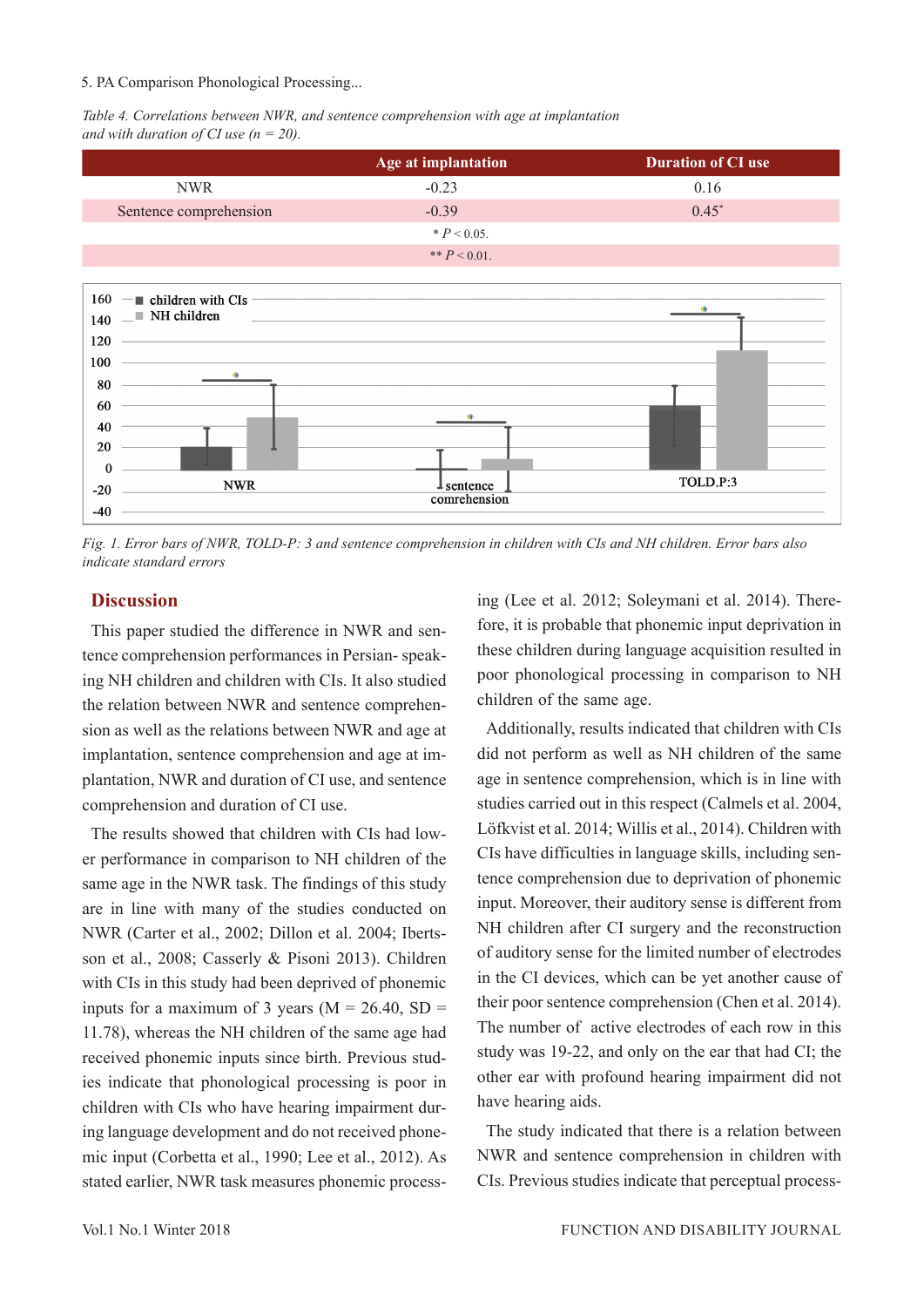ing skills are developed during pre-school ages in NH children (Nittrouer et al., 2012). The basis of these skills is phonological structure, whose development begins in the embryonic period (Henry et al., 2005). In pre-lingual hearing impairment, the child is deprived of auditory input, including phonological structures, which can exert influence on the processing abilities (Corriveau et al., 2010). As studies show, phonological processing plays a major role in the comprehension of sentence (Dawson et al. 2002). In NWR task, the phonemes must be heard, stored in the memory after they are represented, and then reproduced. The same goes for sentence comprehension (Wingfield & Tun, 2001; Lee et al., 2012; Soleymani et al., 2014). Hence, it is possible that phonological processing affects sentence comprehension in children with CIs. However, such influence was not observed in NH children in this study. In this experiment, NH children had 4 to 6 years' experience of auditory input (M= 59.80 months) whereas children with CIs had a shorter experience ( $M = 34.25$  months). As stated before, the different aspects of syntax have a different sensitivity to the input in the different phases of development (Corbetta et al., 1990, Huttenlocher et al., 2002, Pisoni & Cleary, 2003); therefore, it is probable that the roles played by phonological processing and phonemic input reception in sentence comprehension are greater at lower ages than the ages of 4 to 6. Another cause for the relation to being insignificant in NH children could be the small sample size  $(n = 20)$ .

There was a negative correlation between NWR and age at implantation and also between sentence comprehension and age at implantation. Much research has been conducted on the relation between sentence comprehension and age at implantation (Willstedt-Svensson et al. 2004; Percy-Smith et al., 2013, Mandal et al., 2016). All these studies emphasized that higher scores were marked in sentence comprehension in children who had surgery before the age of one. Studies on the relation between age at implantation and NWR shows that although children with CIs have difficulties in NWR, the duration of hearing impairment is related to their performance in NWR task, because better perception of sounds in children with

CIs leads to better performance in NWR task (Soleymani et al., 2014). It follows that the younger the age at implantation, the more the language skill development takes place. There was also a positive correlation between NWR and the duration of CI use and also between sentence comprehension and the duration of CI use; however, it was only significant for the relation between sentence comprehension and the duration of CI use. Calmes et al. (Calmels et al. , 2004) studied the relation between the duration of CI use and comprehension in children with CIs, whose results on sentence comprehension were confirmed by the current study. Soleymani et al. (Soleymani et al., 2014) emphasized the existence of a relation between NWR and duration of CI use; they contended that probably the greater the duration of CI use, the greater is the sentence comprehension. In this study, the mean age at implant was 26.40 months and the mean age of CI use was 34.52 months. One reason for the insignificant relation between NWR and age at implantation, the relation between sentence comprehension and age at implantation, and the relation between NWR and the duration of CI use in this study could be the small sample size  $(n = 20)$ . Also, the findings show that in addition to the listed elements affecting speech perception, other elements such as the age of diagnosis of hearing impairment, residual hearing before implantation, using hearing aids before the CI surgery, hearing ability of the parents, etc. also affect speech and language development as well as age at implantation (Dawson et al., 2002, Pisoni & Cleary, 2003; Lina-Granade et al., 2010, Löfkvist; Almkvist et al., 2014). Another cause for the insignificant relation between these relations could have arisen from the difference in hearing for the children with CIs. In this study, mostly one ear — mostly the right one — had CI ( $M =$ 0.85), and the other ear did not have hearing aids, but in other studies showing a significant difference, both ears had CI. Moreover, the number active electrodes in this study was 19-22 in each row, while other studies reported 22 electrodes (Willstedt-Svensson et al. 2004; Percy-Smith et al., 2013).

Two decades almost have passed since the first CI surgery in Iran; therefore, children with pre- lingual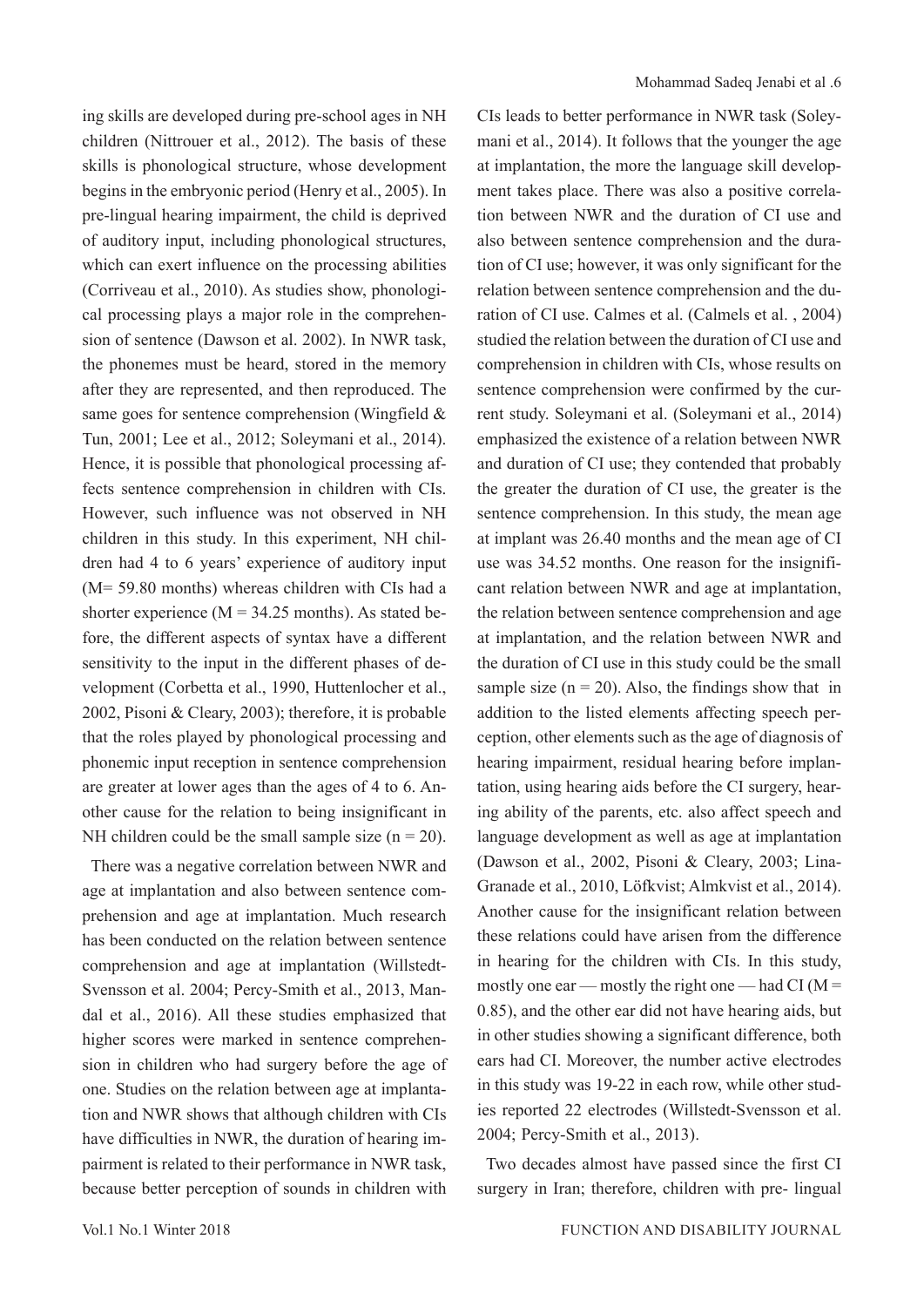deafness or profound hearing impairment have benefited from CI at different ages. Thus, children of the same age are not homogeneous with respect to age at implantation and duration of CI use (Soleymani et al., 2014), which could result in a greater variety of speech and language skills in children with CIs (Dawson et al., 2002; Pisoni & Cleary, 2003; Lina-Granade et al., 2010). In addition to comparing phonological processing and sentence comprehension in two groups of children, the present study aimed at helping to develop a better treatment program for enhancing speech and language skills for children with CIs by finding the relation between NWR and sentence comprehension as well as the relations between NWR and age at implantation, sentence comprehension and age at implantation, NWR and duration of CI use, and sentence comprehension and duration of CI use. Although there are other factors besides age at implantation and duration of CI use, the significance of these two factors cannot be ignored.

### **Limitation**

There were some limitations in our study approach, one of which was the small sample size, therefore; and the results are potentially unreliable and need to be interpreted cautiously. Another limitation came from the lack of a standard NWR test. It is essential that future studies make an attempt to develop a normreferenced NWR test. It is also crucial to study the other components of phonological processing such as phonological awareness and lexical access as well as

the relations of all the components with the various syntactic structures.

## **Conclusion**

Children with CIs have a poor performance in skills such as phonological processing and sentence comprehension in comparison to NH children of the same age. However, a longer experience of using CI devises might result in better sentence comprehension due to more reception of linguistic input. Thus, it is recommended that children suffering from severe and profound hearing impairments in the pre-lingual stage undergo CI surgery before the age of one. Also, given the relation between phonological processing and sentence comprehension in this study, it is recommended that speech and language pathologists pay more attention to the intervention of phonological processing skills in order to improve sentence comprehension in children with CIs.

## **Acknowledgments**

This study was part of an M.S. dissertation supported by Iran University of Medical Sciences. We would like to thanks Dr. Motesadi Zarandi for providing us with access to some of the children with CIs. We would also like to thank all the children and parents for their willingness to participate in the study.

# **Conflict of Interest**

Authors declared no conflict of interest.

### **References**

Afshar, M. R., Qorbani, A. Jalilevan, N., & Kamil, M. (2013). Providing the Non-Word Repetition test and determining its va-lidity and reliability and comparing phonological working memory in 4 to 6 Farsi-speaking normal and SSD children in Tehran City. Rehabilitation Sciences, 9(5).

Calmels, M. N., Saliba, I., Wanna, G., Cochard, N., Fillaux, J., Deguine, O., & Fraysse, B. (2004). Speech perception and speech intelligibility in children after cochlear implantation. International journal of pediatric otorhinolaryngology, 68(3), 347-351.

Carter, A. K., Dillon, C. M., & Pisoni, D. B. (2002). Imitation of nonwords by hearing impaired children with cochlear implants: Suprasegmental analyses. Clinical Linguistics & Phonetics, 16(8), 619-638.

Casserly, E. D., & Pisoni, D. B. (2013). Nonword repetition as a predictor of long-term speech and language skills in children with cochlear implants. Otology & neurotology: official publication of the American Otological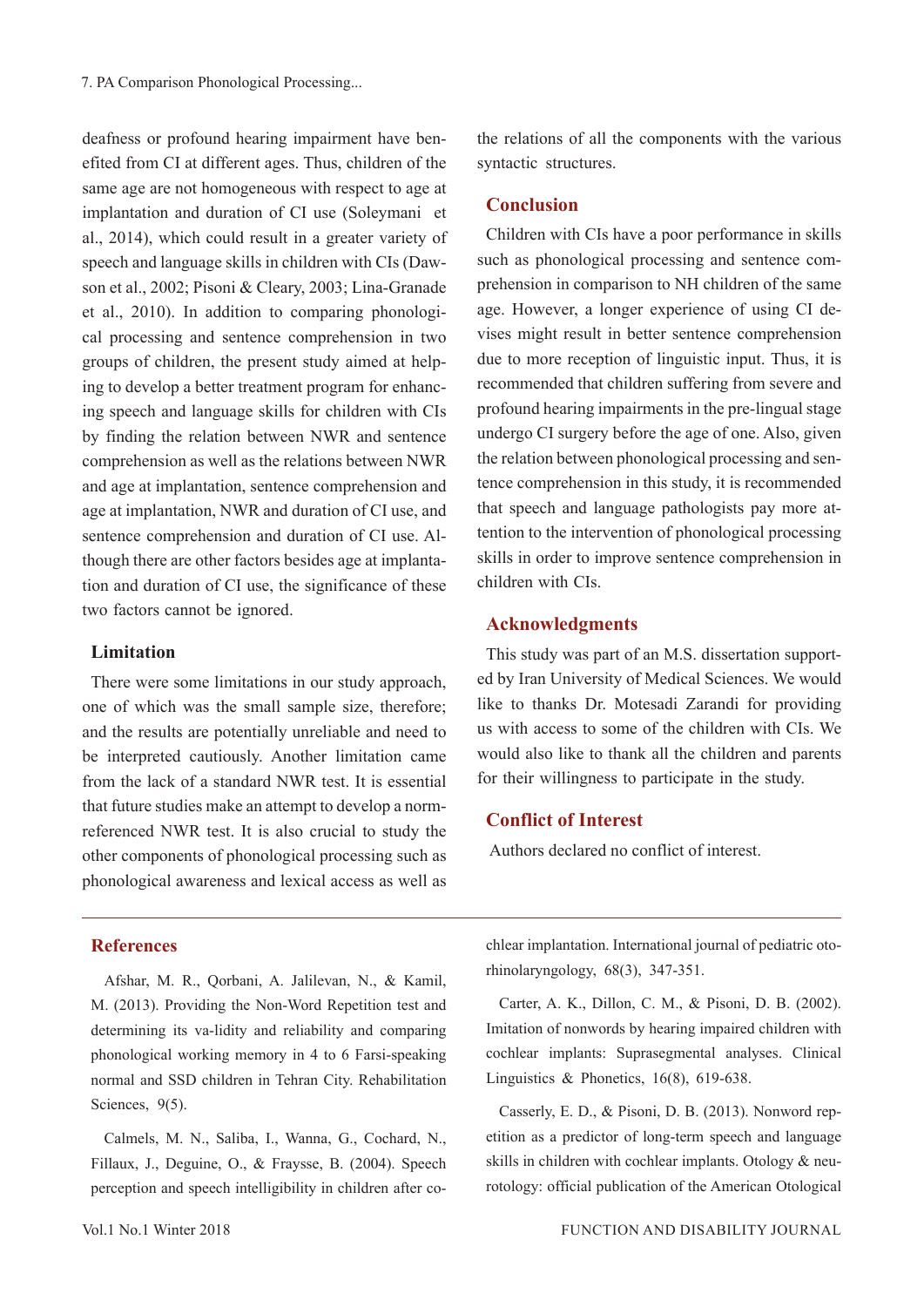Society, American Neurotology Society [and] European Academy of Otology and Neurotology, 34(3), 460.

Chen, Y., Wong, L. L., Chen, F., & Xi, X. (2014). Tone and sentence perception in young Mandarin-speaking children with cochlear implants. International journal of pediatric otorhinolaryngology, 78(11), 1923-1930.

Corbetta, L. K., Danhauer, J. L., & Prutting, C. A. (1990). A young meningitically deaf child with a cochlear implant: a case study. International journal of pediatric otorhinolaryngology, 20(1), 25-43.

Corriveau, K. H., Goswami, U., & Thomson, J. M. (2010). Auditory processing and early literacy skills in a preschool and kin-dergarten population. Journal of learning disabilities, 43(4), 369-382.

Dawson, P., Busby, P., McKay, C., & Clark, G. M. (2002). Short-term auditory memory in children using cochlear implants and its relevance to receptive language. Journal of Speech, Language, and Hearing Research, 45(4), 789-801.

Dillon, C. M., Burkholder, R. A., Cleary, M., & Pisoni, D. B. (2004). Nonword Repetition by Children With Cochlear Im-plantsAccuracy Ratings From Normal-Hearing Listeners. Journal of Speech, Language, and Hearing Research, 47(5), 1103-1116.

Fallon, M., Peelle, J. E., & Wingfield, A. (2006). Spoken sentence processing in young and older adults modulated by task de-mands: evidence from self-paced listening. The Journals of Gerontology Series B: Psychological Sciences and Social Sciences, 61(1), P10-P17.

Hasanzadeh, S., & Minaiee, A. (2001). Adaptation and standardization of language development test TOLD-P: 3 for persian language children. Tehran: Research on exceptional children.

Henry, B. A., Turner, C. W., & Behrens, A. (2005). Spectral peak resolution and speech recognition in quiet: normal hearing, hearing impaired, and cochlear implant listeners. The Journal of the Acoustical Society of America, 118(2), 1111-1121.

Huttenlocher, J., Vasilyeva, M., Cymerman, E., & Levine, S. (2002). Language input and child syntax. Cognitive psychology, 45(3), 337-374.

Ibertsson, T., Willstedt-Svensson, U., Radeborg, K., & Sahlén, B. (2008). A methodological contribution to the assessment of nonword repetition—a comparison between children with specific language impairment and hearing-impaired children with hearing aids or cochlear implants. Logopedics Phoniatrics Vocology, 33(4), 168- 178.

Jiménez, M. S., Pino, M. J., & Herruzo, J. (2009). A comparative study of speech development between deaf children with cochlear implants who have been educated with spoken or spoken+ sign language. International journal of pediatric otorhino-laryngology, 73(1), 109-114.

Lee, Y., Yim, D., & Sim, H. (2012). Phonological processing skills and its relevance to receptive vocabulary development in children with early cochlear implantation. International Journal of Pediatric Otorhinolaryngology, 76(12), 1755-1760.

Lina-Granade, G., Comte-Gervais, I., Gippon, L., Nappez, G., Morin, E., & Truy, E. (2010). Correlation between cognitive abili-ties and language level in cochlear implanted children. Cochlear implants international, 11(sup1), 327-331.

Löfkvist, U., Almkvist, O., Lyxell, B., & Tallberg, M. (2014). Lexical and semantic ability in groups of children with cochlear implants, language impairment and autism spectrum disorder. International journal of pediatric otorhinolaryngology, 78(2), 253-263.

Mandal, J. C., Kumar, S., & Roy, S. (2016). Comparison of auditory comprehension skills in children with cochlear implant and typically developing children. International journal of pediatric otorhinolaryngology, 91, 113-120

McKinlay, A. (2011). Vineland Adaptive Behavior Scale. Encyclopedia of Child Behavior and Development. New York: Springer, 1544-1545. https://doi. org/10.1007/978-0-387-79948-3\_1602

Mohamadi, R., Alavije, M. R., Minayi, A., Modaresi, Y., Dastjerdi, M. K., & Ghaderi, M. (2015). Generation and Content Val-idation of a Persian Syntax Comprehension Test. Psychology of Language and Communication, 19(3), 222-236.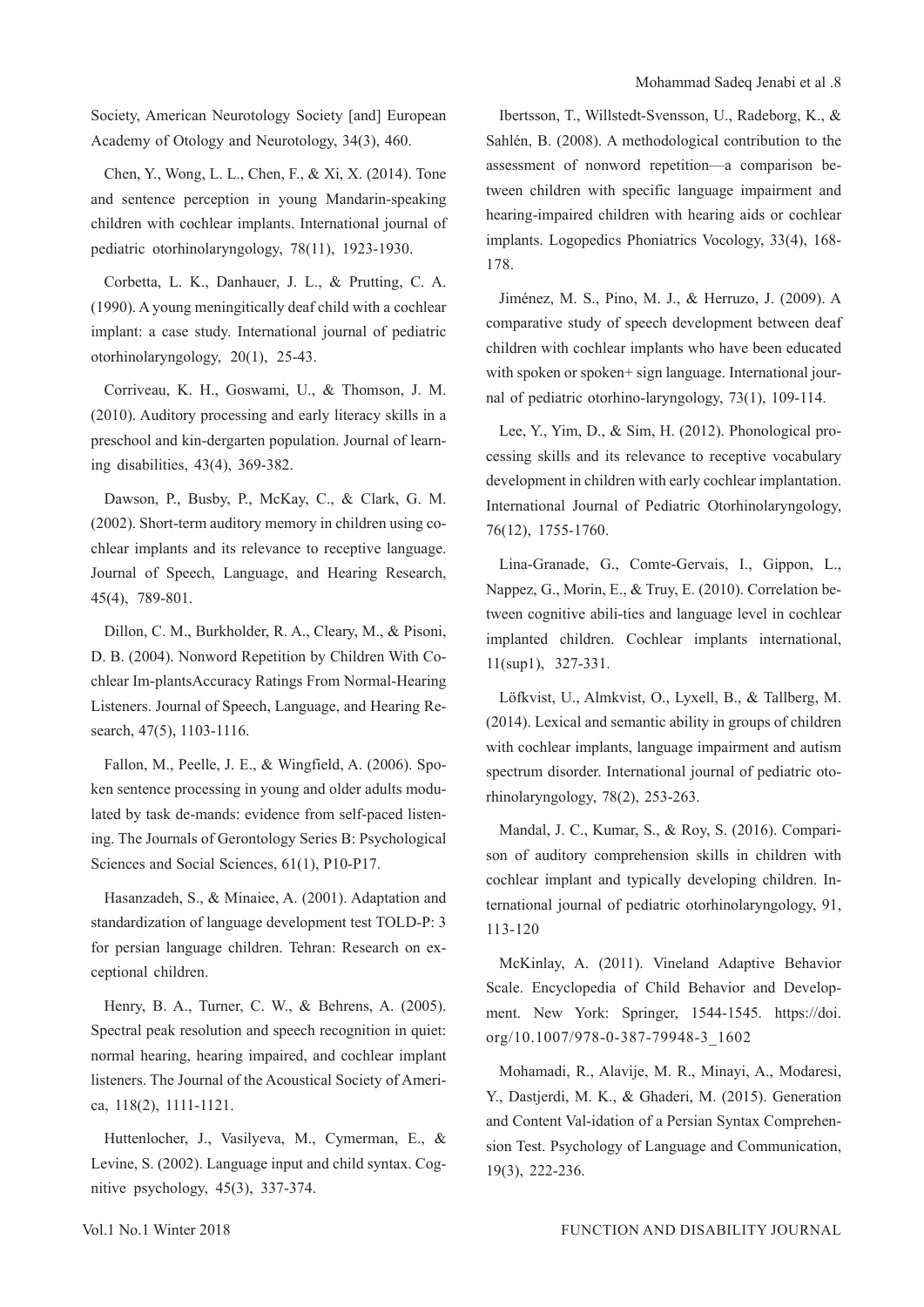### 9. PA Comparison Phonological Processing...

Nittrouer, S., Caldwell, A., Lowenstein, J. H., Tarr, E., & MHolloman C. (2012). Emergent literacy in kindergartners with coch-lear implants. Ear and hearing, 33(6), 683.

Percy-Smith, L., Busch, G., Sandahl, M., Nissen, L., Josvassen, J. L., Lange, T., Rusch, E., & Cayé-Thomasen, P. (2013). Lan-guage understanding and vocabulary of early cochlear implanted children. International journal of pediatric otorhinolaryngolo-gy, 77(2), 184-188.

Pisoni, D. B., & Cleary, M. (2003). Measures of working memory span and verbal rehearsal speed in deaf children after coch-lear implantation. Ear and hearing, 24(1 Suppl), 106S.

Razavieh, A., & Shahim, S. (1990). Adaptation and standardization of Wechsler Preschool and Primary Scale of Intelligence in Iran. Journal of Social Sciences and Humanities, Shiraz University, 10, 49-74. Retrieved from

Soleymani, Z., Amidfar, M., Dadgar, H., & Jalaie, S. (2014). Working memory in Farsi-speaking children with

normal devel-opment and cochlear implant. International journal of pediatric otorhinolaryngology, 78(4), 674-678.

Willis, S., Goldbart, J., & Stansfield, J. (2014). The strengths and weaknesses in verbal short-term memory and visual working memory in children with hearing impairment and additional language learning difficulties. International journal of pediatric oto-rhinolaryngology, 78(7), 1107-1114.

Willstedt-Svensson, U., Löfqvist, A., Almqvist, B., & Sahlén, B. (2004). Is age at implant the only factor that counts? The in-fluence of working memory on lexical and grammatical development in children with cochlear implants. International journal of audiology, 43(9),506-515.

Wingfield, A., & Tun, P. A. (2001). Spoken language comprehension in older adults: Interactions between sensory and cogni-tive change in normal aging. Seminars in Hearing, Copyright© 2001 by Thieme Medical Publishers, Inc., 333 Seventh Avenue, New York.